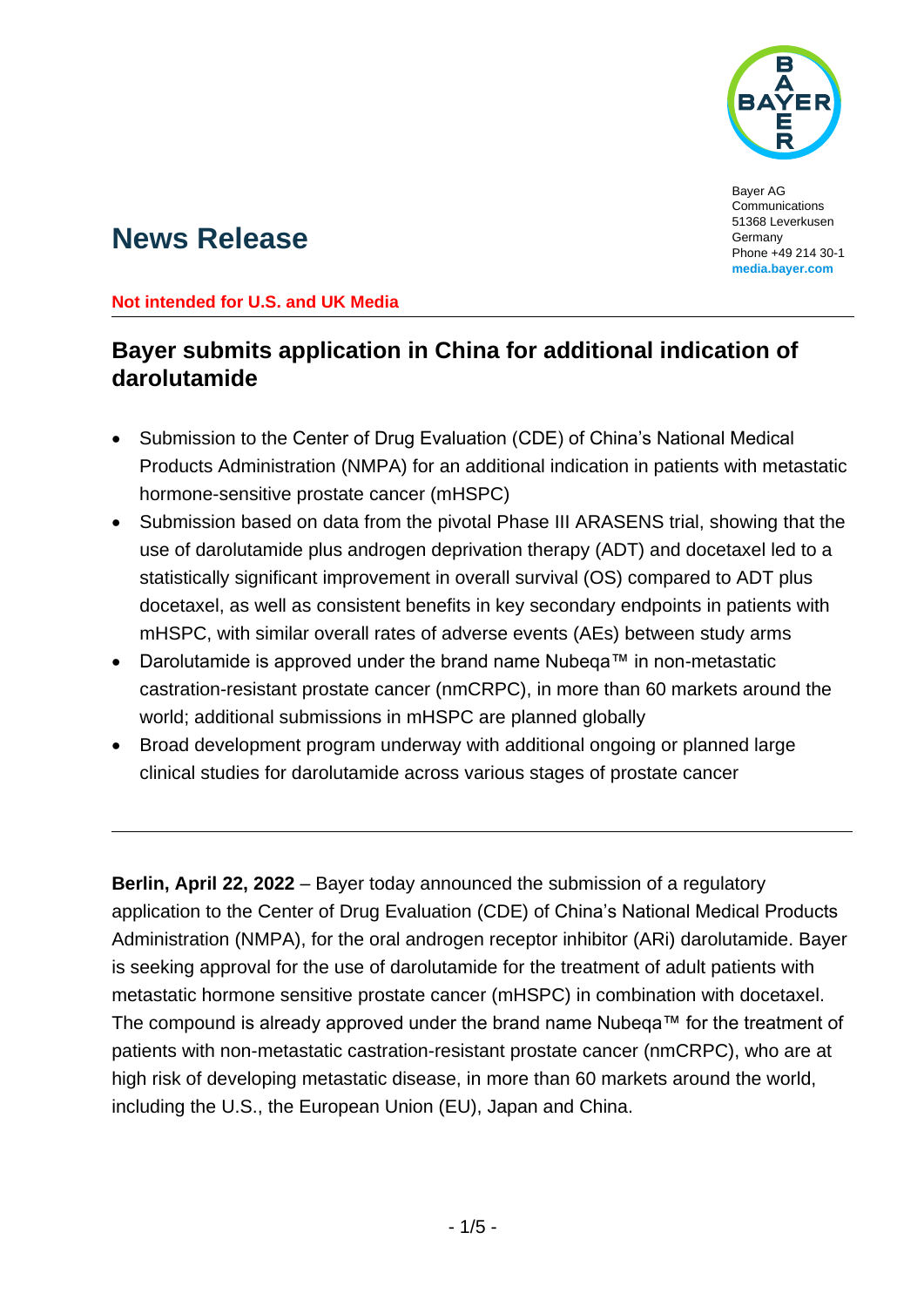The CDE submission is supported by positive results from the Phase III ARASENS trial, showing a statistically significant improvement in overall survival (OS) for darolutamide plus androgen deprivation therapy (ADT) and docetaxel in men with mHSPC. These results were presented in February at the 2022 ASCO GU Cancers Symposium and simultaneously published in *The New England Journal of Medicine*.

"The incidence and mortality rate of prostate cancer continues to rise in China, and nearly a third of newly diagnosed patients have metastatic disease. Additionally, a large proportion of men living with mHSPC will experience disease progression within 2-3 years. There is therefore a significant need for treatment options that extend overall survival and delay disease progression," said Christine Roth, Member of the Executive Committee of Bayer's Pharmaceuticals Division and Head of the Oncology SBU at Bayer. "Bringing forward this potential new treatment option with high efficacy and a favorable safety profile to more appropriate patients around the world, is part of Bayer's broader commitment to improve outcomes for men living with prostate cancer."

Darolutamide is developed jointly by Bayer and Orion Corporation, a globally operating Finnish pharmaceutical company. Additional submissions in mHSPC are planned globally. The compound is also being investigated in further studies across various stages of prostate cancer, including another Phase III trial in mHSPC (ARANOTE) as well as an ANZUP-led international co-operative group Phase III trial, evaluating darolutamide as an adjuvant treatment for localized prostate cancer with very high risk of recurrence (DASL-HiCaP, ANZUP1801).

# **About the ARASENS Trial**

The ARASENS trial is the only randomized, Phase III, multi-center, double-blind, trial which was prospectively designed to compare the use of a second-generation oral androgen receptor inhibitor (ARi) plus androgen deprivation therapy (ADT) and docetaxel to ADT plus docetaxel (a guideline recommended standard-of-care) in metastatic hormone-sensitive prostate cancer (mHSPC). A total of 1,306 newly diagnosed patients were randomized in a 1:1 ratio to receive 600 mg of darolutamide twice a day or matching placebo, plus ADT and docetaxel.

The primary endpoint of this trial was overall survival (OS). Secondary endpoints included time to castration-resistant prostate cancer (CRPC), time to pain progression, time to first symptomatic skeletal event (SSE), time to initiation of subsequent anticancer therapy, all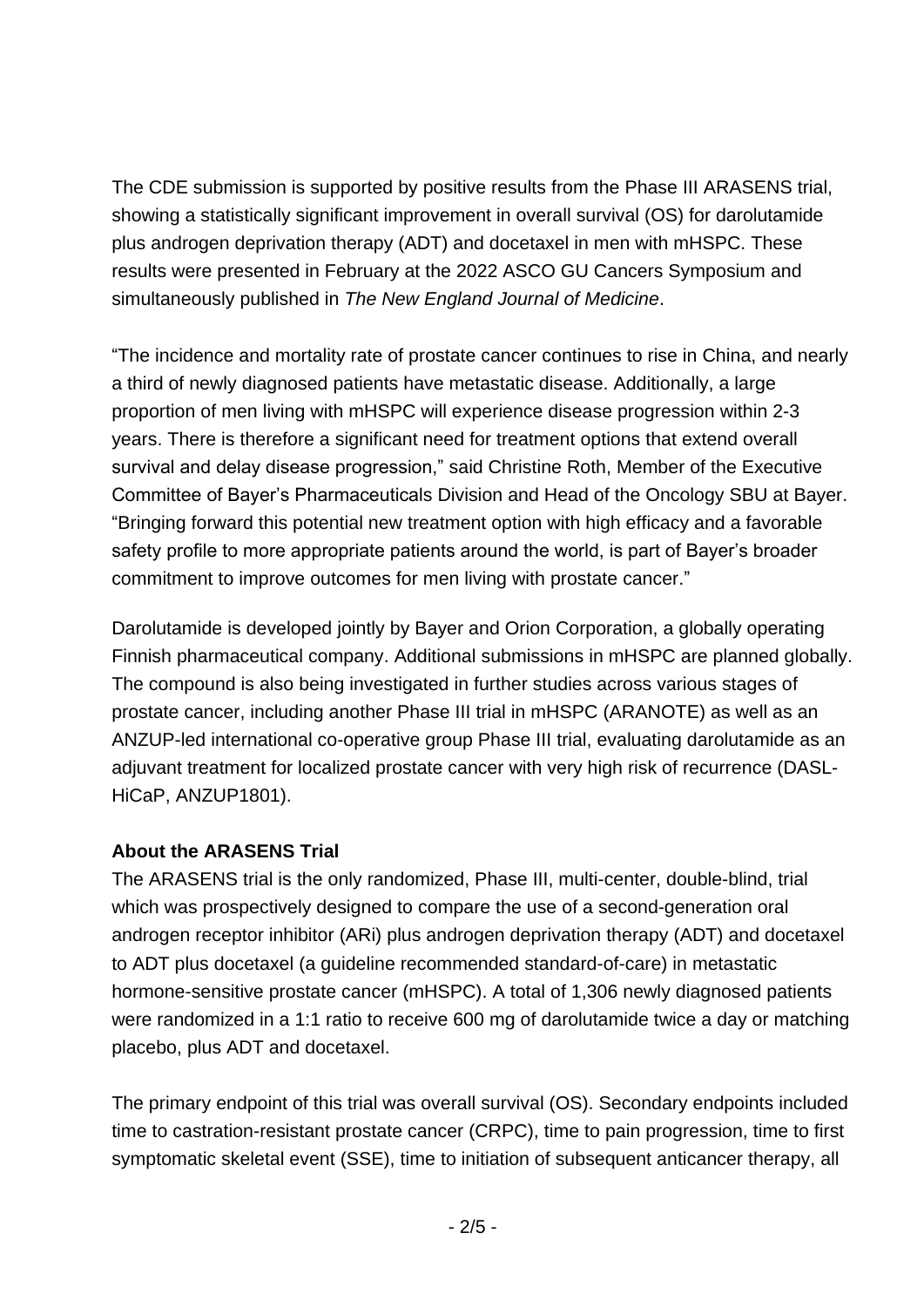measured at 12‐week intervals, as well as adverse events (AEs) as a measure of safety and tolerability.

# **About Metastatic Hormone-Sensitive Prostate Cancer**

Prostate cancer is the second most commonly diagnosed malignancy in men worldwide. In 2020, an estimated 1.4 million men were diagnosed with prostate cancer, and about 375,000 died from the disease worldwide.<sup>1</sup>

At the time of diagnosis, most men have localized prostate cancer, meaning their cancer is confined to the prostate gland and can be treated with curative surgery or radiotherapy. Upon relapse when the disease will metastasize or spread, androgen deprivation therapy (ADT) is the cornerstone of treatment for this hormone-sensitive disease. Approximately 5% of men will already suffer from prostate cancer with distant metastases when first diagnosed. Current treatment options for men with metastatic hormone-sensitive prostate cancer (mHSPC) include hormone therapy, such as ADT, androgen receptor pathway inhibitors plus ADT or a combination of the chemotherapy docetaxel and ADT. Despite these treatments, a large proportion of men with mHSPC will eventually progress to metastatic castration-resistant prostate cancer (mCRPC), a condition with high morbidity and limited survival.

# **About Nubeqa™ (darolutamide)**

Darolutamide is an oral androgen receptor inhibitor (ARi) with a distinct chemical structure that binds to the receptor with high affinity and exhibits strong antagonistic activity, thereby inhibiting the receptor function and the growth of prostate cancer cells. The low potential for blood-brain barrier penetration for darolutamide is supported by preclinical models and neuroimaging data in healthy humans. A low blood-brain barrier penetration would explain the overall low incidence of central nervous system (CNS)-related adverse events (AEs) compared to placebo as seen in the ARAMIS Phase III trial and the improved verbal learning and memory observed in the darolutamide arm of the Phase II ODENZA trial.

The product is approved under the brand name Nubeqa™ in more than 60 markets around the world, including the U.S., EU, Japan, China, for the treatment of patients with non-metastatic castration-resistant prostate cancer (nmCRPC), who are at high risk of developing metastatic disease. The compound is also being investigated in further studies across various stages of prostate cancer, including another Phase III trial in mHSPC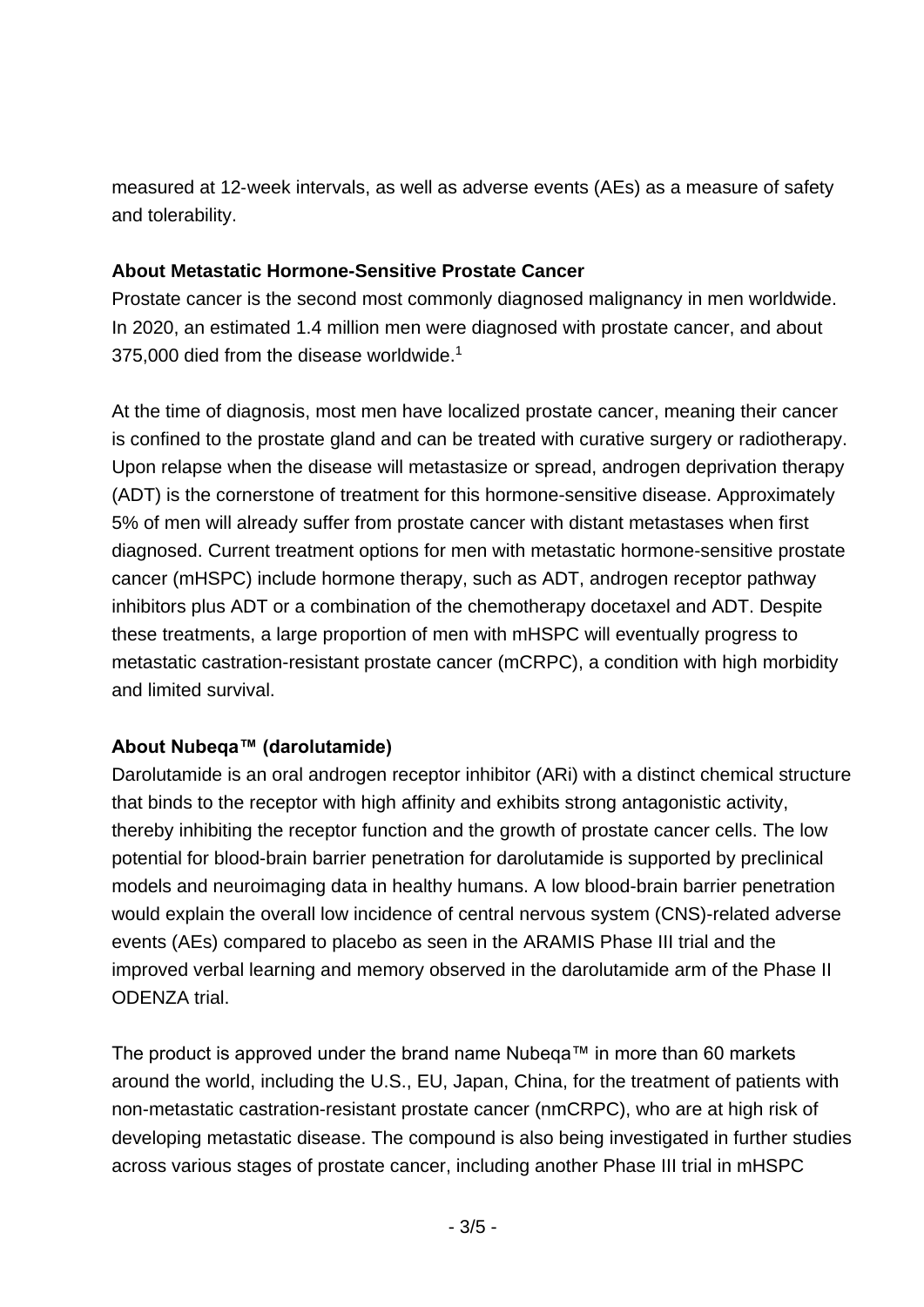(ARANOTE) as well as the Australian and New Zealand Urogenital and Prostate Cancer Trials Group (ANZUP)-led international co-operative group Phase III trial, evaluating darolutamide as an adjuvant treatment for localized prostate cancer with very high risk of recurrence (DASL-HiCaP, ANZUP1801). Information about these trials can be found at [www.clinicaltrials.gov.](https://www.clinicaltrials.gov/)

## **About Prostate Cancer at Bayer**

Bayer is committed to delivering science for a better life by advancing a portfolio of innovative treatments. The company has the passion and determination to develop new medicines that help improve and extend the lives of people living with cancer. Prostate cancer is the second most commonly diagnosed cancer in men<sup>1</sup> and a key area of focus for Bayer. The company's franchise includes two products on the market (Nubeqa™ and Xofigo™) and several compounds in development, including a unique approach of advancing targeted alpha therapies. Bayer is focused on addressing the unique needs of prostate cancer patients, providing treatments that extend their lives throughout the different stages of the disease and allowing them to continue their everyday activities, so that they can live longer, better lives.

### **About Bayer**

Bayer is a global enterprise with core competencies in the life science fields of health care and nutrition. Its products and services are designed to help people and planet thrive by supporting efforts to master the major challenges presented by a growing and aging global population. Bayer is committed to drive sustainable development and generate a positive impact with its businesses. At the same time, the Group aims to increase its earning power and create value through innovation and growth. The Bayer brand stands for trust, reliability and quality throughout the world. In fiscal 2021, the Group employed around 100,000 people and had sales of 44.1 billion euros. R&D expenses before special items amounted to 5.3 billion euros. For more information, go to [www.bayer.com.](http://www.bayer.com/)